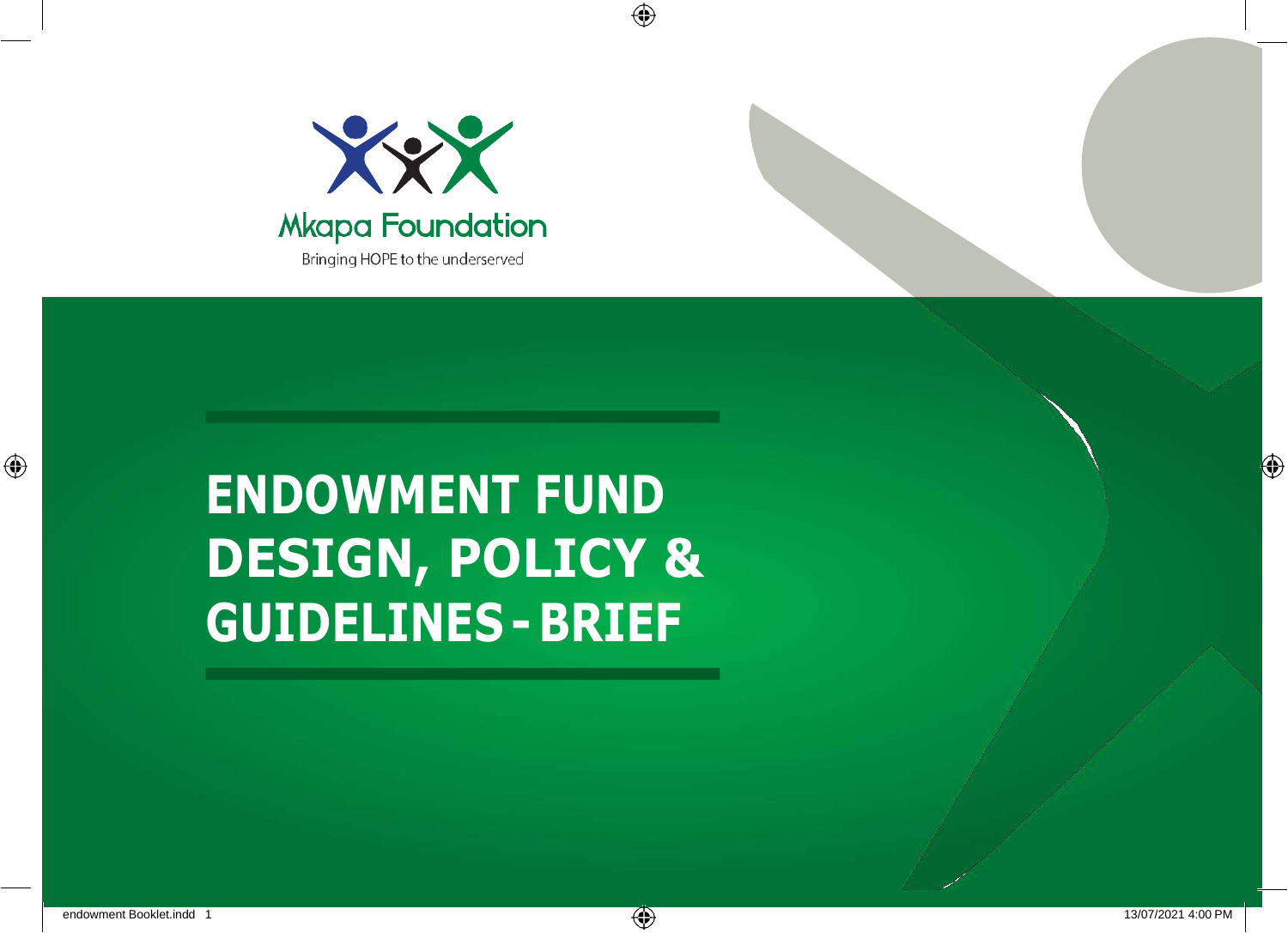### **1. INTRODUCTION**

Tanzania is a low middle-income country with an estimated population of 58 million with 35% being within the age group of 15-35 years, and an average life expectancy at birth of 63 years for females and 59years for males.Tanzania similar to many other Sub-Saharan African countries, is committed in reaching its development goals stipulated in the National and Internationalframeworks.

Whereas there are major achievements registered in the health sector yet still the country is faced with un-equitable challenging situation by having pockets of high HIV prevalence across Tanzanian regions above 10%; high maternal deaths of about 8000 pregnant women dying every year, and a shortagecrisis in Human resource for health, whereas the community is served with only 49% of the required workforce, which has high rural/ urbandisparity.Furthermore,ourCountryandtheWorldisgrapplingwith the increased incidences of emerging and re-emerging diseases such as, COVID19 pandemic, Ebola and others, which all require resilient and stronger health systems and multisectoral strategies to combat them.

The Benjamin W. Mkapa Foundation (BMF) is a local Tanzanian TRUST founded by the Former President of the United Republic of Tanzania His Excellency (Late) Benjamin William Mkapa. It was registered in April 2006 with the main objective to supplement and complement the development efforts of the Government of the United Republic ofTanzania.The Trust **Vision is "Healthy livesand well-beingfor all in Tanzania and the rest of Africa"** and its mission is **"To contribute towards attainment ofbetter health outcomesthroughinnovativehealth andrelated systemsolutions"**

BMF for the last fifteen years has been implementing various initiatives ranging from small to large scale that aim to accelerate the delivery of equitable and quality health services particularly in rural areas of Tanzania. The major focus areas of the interventions are on strengthening prevention and curative care on TB, HIV and AIDS; Maternal, Newborn, Child and Adolescent health; Non- Communicable Diseases as well as reinforcing Health Systems, particularly Human Resources for Health, Health Infrastructure and Health Financing. The Projects funded by a range of donors and supporters including Corporates, **have directly and indirectly impacted approximately 20 million people and geographicallyreachedmore than 90%of thecountryand have registeredmajormilestonesincluding:**

- As a trusted partner of the Government has collaborated with the relevant Ministries in **reviewing and development of various health relatedpolicies,StrategicPlansandTraining Guidelines** to enhance planning, recruitment and retention of health workers.
- **Recruitment of about 3760 skilled health professionals** that werepostedtoworkandserveinpublichealthfacilitiesinruralareas including port of entries. Under diffrent programs we have been able to successfully mainstream more than 80% of the retained health care workers into the government system. .
- **Provision of students grants (scholarships) to 933 health students t**raining in health training institutions thus increasing production of health workforce within the country.
- **Deployment and utilization of 5378 Community Health Workers** at the villages that have improved Maternal, Child, Nutrition services and combatting COVID-19

**2**

♠

⊕

⊕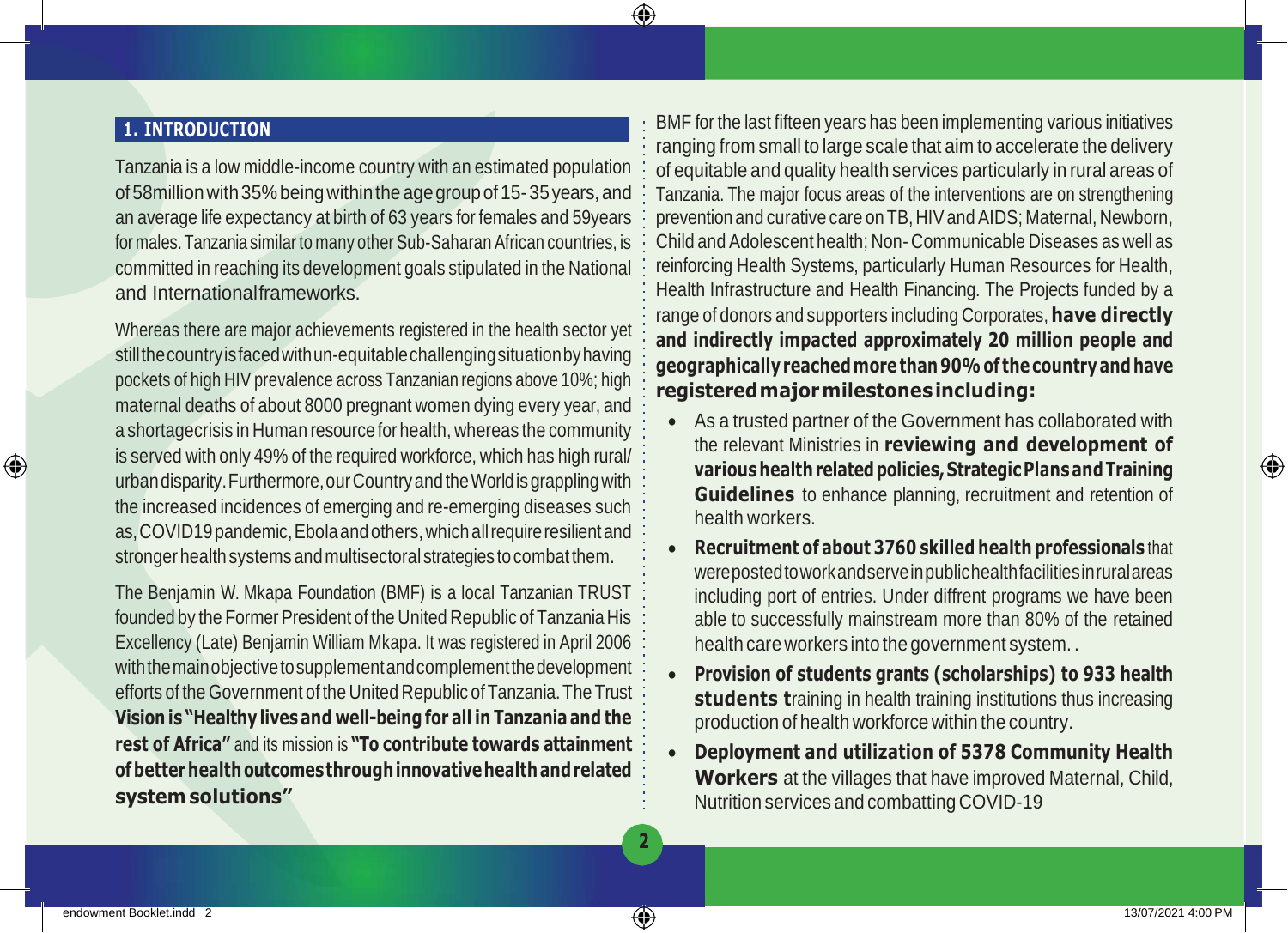- About **537 health infrastructures were improved or erected,**  including construction of 482 staff houses for health workers in 268 rural health facilities in 17 regions (52 districts), construction of 12 operating theatres and 5 maternity wards, as well as renovating/ rehabilitating 26 Tuberculosis diagnostic or laboratory facilities, 7 COVID-19IsolationCentresand4PrimaryHealthCarefacilities.
- Provisionofmaternalhealthservices strengthenedby capacitating health workers with training on Comprehensive Emergency Care, and **equipping the constructed theatres with basic theatre equipment's.**
- Awareness raising, prevention, quality assurance on care and treatment for **COVID-19** through facility and communitybased program including policy frameworks development and improvement.
- Reaching directly **more than 47,000 adolescents and young people** with appropriate information and knowledge on Sexual and Reproductive health and rights and HIV/AIDS and also indirectly **reached8Millionviadifferent**mediastrategies.

Financially BMF has noted a steady growth in its grant portfolio with experience in managing grants, mainly from the bilateral donors that supportedBMF at differenttimes**within 15 years.** The financial partners include the Norway Government, Irish aid, USAID, Abbott Fund, the Global Fund to fight against AIDS, TB and Malaria; UNICEF, FCDO(DFID), UNFPA, UK Comic Relief and Walter Reed. Since year 2012, BMF has expanded its strategy of funds mobilization by engaging Private Corporations within the country towards supporting the noble home- grown initiative of the

Mkapa Fellows Program and some of the partners include African Barrick Gold, Anglogold Ashanti, banking industry and others. On this note, the Mkapa Foundation plays a critical complementary role to addressing the bottlenecks in Health Sector through close collaboration with the Government, Development Partners, Private sector and other stakeholders including theCommunity

Toattain,sustainandscaleupitsmissionandobjectives,theFoundation requires organizational and financial long-term sustainability by minimizing the over-reliance of donor based financial resources. In this regard the Benjamin Mkapa Foundation has resolved to establish an Endowment Fund (EF) in July 2021 with the view of mobilizing financial resources which will be invested in perpetuity to generate fixed income streams that will be used towards supporting and sustaining the Foundation's complementary efforts to the Government of Tanzania to attain the Universal Health Coverage targets that has been a fundamental driveoftheeffortsinitiatedbyH.E.LateBenjaminWilliamMkapa.

BMF's source of funds can only be assured from secure incomes earned on its capital investments. The future sustainability of BMF greatly depends on expansion and effective management of the endowment capital. The Endowment Fund will raise money within the country and internationally from the Government, Philanthropists, Corporates, Private Foundations, Development Agencies, and individuals' including Friends of BMF, Board of Trustees and Staff.

**BMF is Implementing a 5years StrategicBusiness Plan (2019- 2024) which will be ending June 2024, whereas the Endowment Fund is one of the resource mobilization strategy of the Strategic Business**

**3**

♠

⊕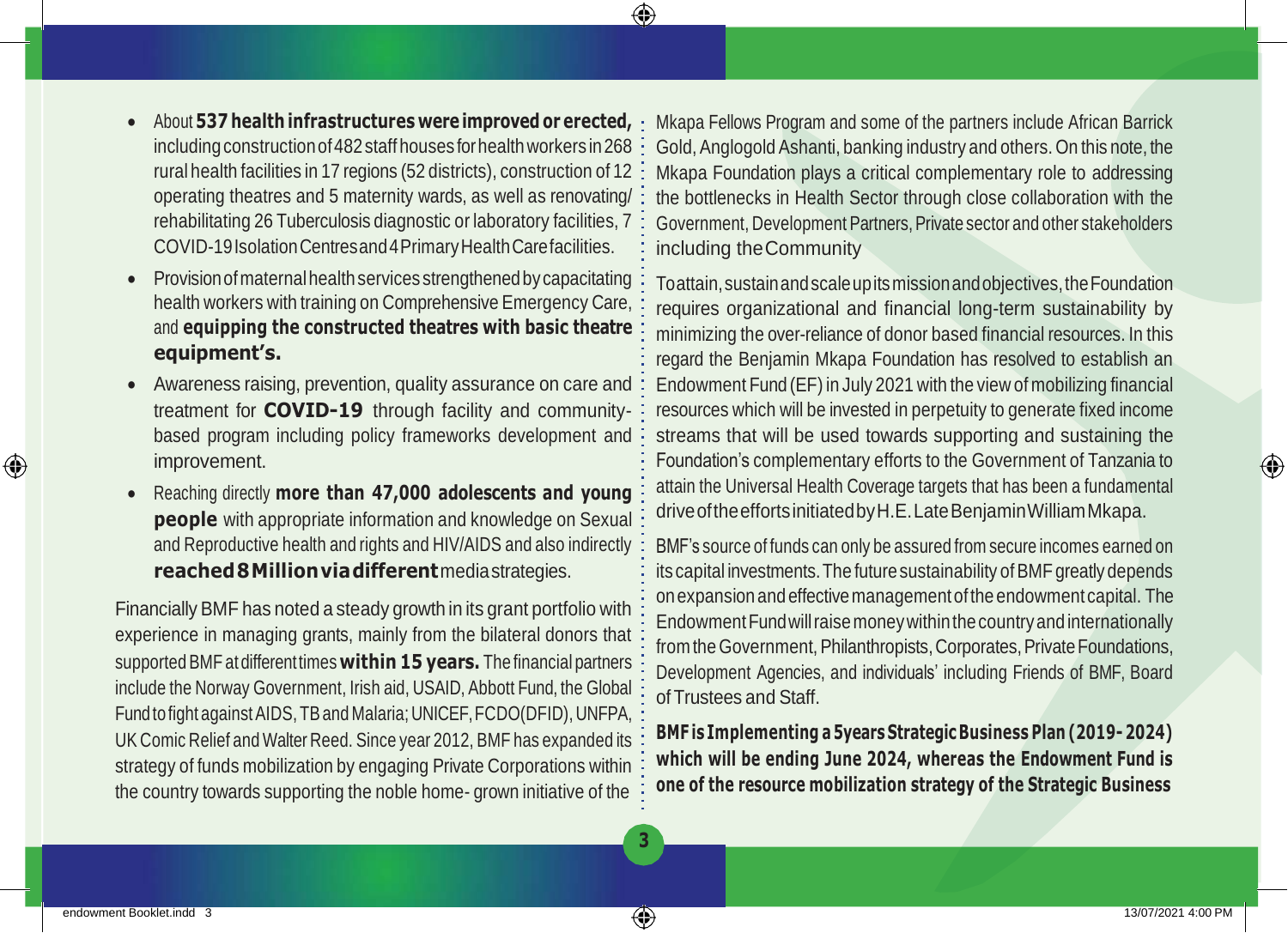**Plan.Upto30June2024itisprojectedthat theEndowmentFund will grow into Tanzanian Shillings 19.2 billion (equivalent to US \$ 8.6 million). It is further projected that during the first five years of the Endowment Fund (2021/22- 2025/26), the Endowment Fund will grow to Tanzanian Shillings 33.7 billion (equivalent to US \$ 15.2 Million).**

## **2.RATIONALEFORANENDOWMENTFUND**

- Endowment Fund is a capital fund created through gifts and contributions of financial assets usually cash not to be used but held in perpetuity for the purpose of being invested in different asset classes with objective of generating steady revenue or income to be used by the recipient entity in accordance with the endowment agreement.The principal fund shall be invested in different asset classes as per approved investment policy to generate fixed income that will then be used forinstance to cover normal core operating costs and to scale up BMF programmes through various modalities. These asset classes may be in capital markets such as bonds,equities and real sectors such as, manufacturing and real estate investments.

Against the backdrop of challenges around limited availability of unrestricted funds and therefore shortage of funds being allocated to support the institutional development and sustainability as well as limitations on multi-year funding for the entire 5 years Strategic Business Plan or longer-term initiatives, it has become necessary to consider the establishment of an Endowment Fund, as one of the solutions for this strategic challenge.

To put the need for sustainable financial resources mobilization in perspective and emphasis on the importance of establishment of BMF Endowment Fund now, the 5-year Strategic Plan of BMF that is currently underway covering the period of 2019-2024 will require TZS 156 billion (US\$67.8Million)inordertoachievethefollowingstrategicgoals:-

- i. Strengthened systems to accelerate the attainment of national Universal Health Coverage targets
- ii. Intensified use of evidence-based approaches for high impact interventions
- iii. Enhanced institutional performance and sustainability.

Among the Resource Mobilization strategies to be applied by BMF is the **establishment of an Endowment Fund which has emerged as a strong innovative finance tool that can provide the Foundation with a long-term sourceof income.**

In addition to the implementation of 5-year Strategic Business Plan (2019- 2024) pointed out above, BMF continue to mobilize resources for the following initiatives:-

- i. Awarding annual scholarships to health workers keen to continue with further studies in clinical, public health and any other related disciplines in medical field
- ii. Deployment of skilled health workers also known as the "Mkapa Fellows"to underserved areas
- iii. Support remote health facilities within the country with refurbishment and/or equipment
- iv. Supporting emerging and re-emerging health conditions and emergencies such as COVID-19

**4**

♠

⊕

⊕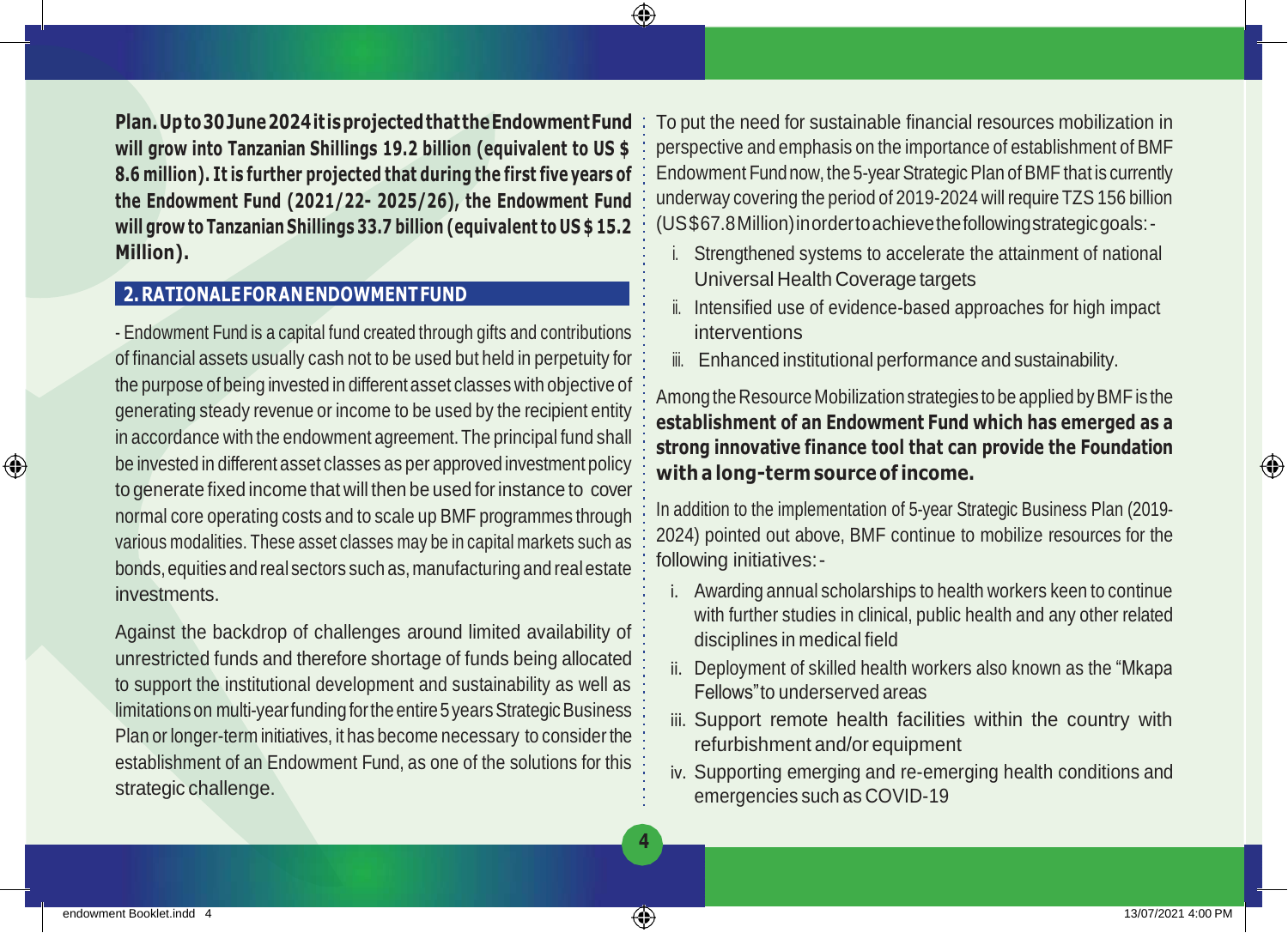v. Awarding the civil societies and/or grass-root community-based organizations combatting challenges of public health significance.

# **3. THE INVESTMENT POLICY**

The key underlying investment principles are:-

- **i. Preservation of Purchasing Power** means preserving principal plus achieving growthinexcessof therate of inflation.
- **ii. Risk Aversion**  the investment strategy is broadly conservative and income oriented.
- **iii. Adherence to Investment Discipline**  Managers will be evaluatedregularlyforadherencetoinvestmentdiscipline.

The Investment policy reflects the investment objectives, quidelines and constraints of the entire Benjamin Mkapa Endowment Fund and clearly stipulates thefollowing:

- i) Purpose of the Policy
- ii) Delegation ofAuthority
- iii) General Investment Principles and Guidelines
- iv) Key Design Parameters
- vi) Investment Strategy
- vii) Spending Policy
- viii) ReceiptsofGifts/ContributiontotheEndowmentFund
- ix) Investment Objectives and Specific Investment Goals
- x) Definition ofRisk
- xi) Liquidity
- xii) Marketability ofAssets

# **4. GOALS OFTHE ENDOWMENTFUND**

The Endowment Fund is geared towards mobilizing financial resources needed by BMF in supporting and sustaining complementary efforts to theGovernmentofTanzaniaforattainingtheUniversalHealthCoverage targets that have been a fundamental drive of the efforts initiated by His Excellency Late Benjamin William Mkapa.

The Endowment Fund will aim to support (but not limited to):

- **Awarding of annual scholarships to health workers** keen to continue with further studies in clinical, public health and any other related issues in medical field. This will target to fill up the gaps of specific health cadres in high demand within the country and particularly those serving at the Primary Health Carelevels.
- ii) **Deployment of Skilled Health Workers also known as the "Mkapa Fellows" to underserved areas.** The intention is to addressthebottleneckofshortageofskilledhealthpersonnelinboth Government and Non- Government health care facilities to ensure equitablequalityaccessofhealthserviceswithinthesociety,
- iii) **Support remote health facilities within the country with refurbishment and/or equipment**. This will target the facilities which serve significant population and is limited with basic essential health services to save lives, such as maternal, newborn, child and adolescent healthcare.
- iv) **Supporting the emerging and re-emerging health conditions and emergencies**, such as COVID-19, Ebola and alike.This will adhere

♠

⊕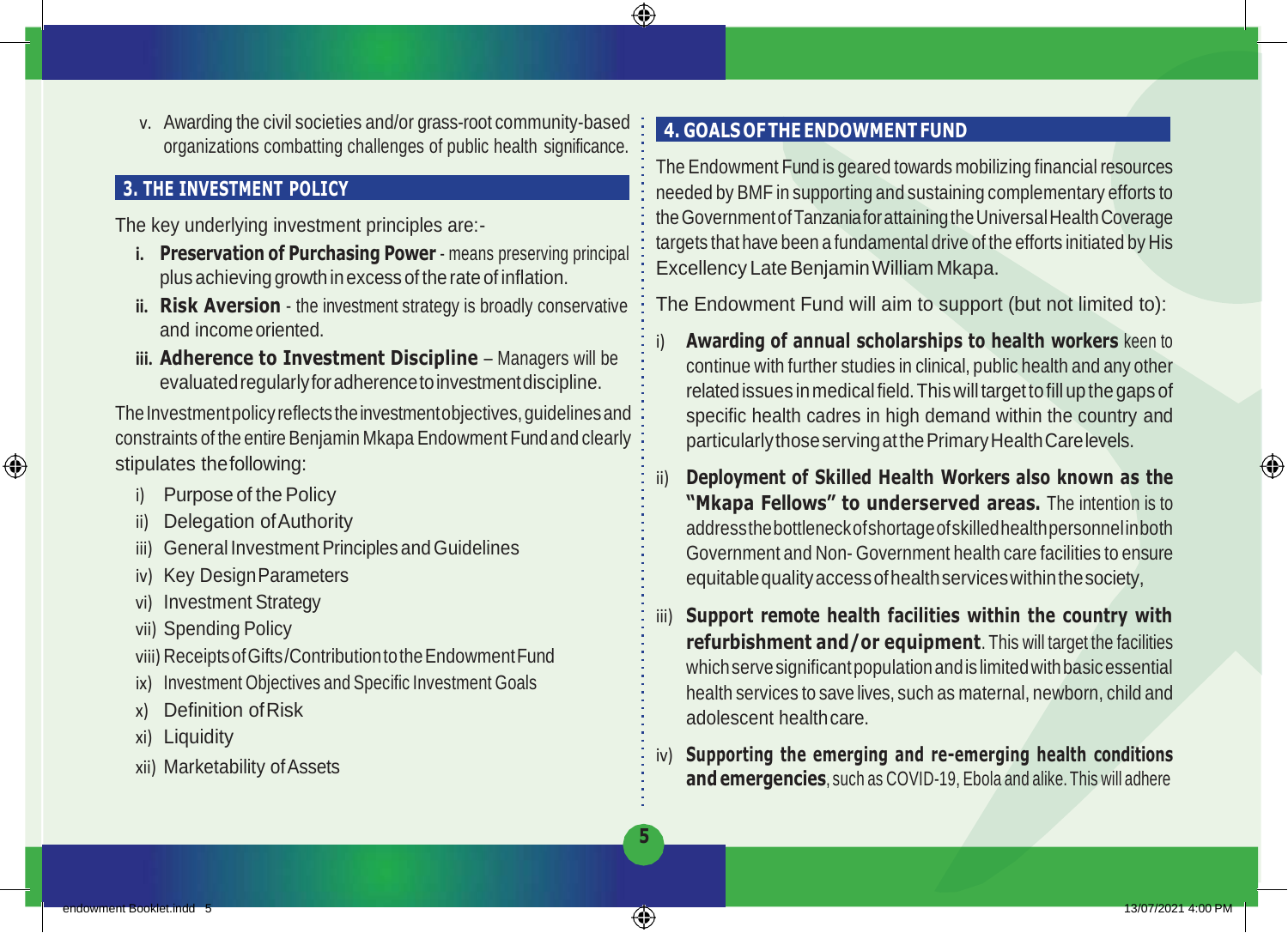to the WHO defined principle of emergency preparedness, readiness and response in context of primary and secondary prevention, curative and rehabilitation care.

- v) **Awarding the Civil Societies and/or grass-root Community Based Organizations** combatting challenges of public health significance- This aims to empower the community to continue identifying and having community owned solutions through working withinsustainablecommunity-basedsystemsandstructure.
- vi) **Co-support the Annual MKAPA Legacy Month and other Board approved interventions**. The month of July which is dedicated as the Mkapa Legacy Month will be used as an avenue to raise awareness and appreciate the visionary leadership of H.E. Mkapa thus allowing the public and key stakeholders of BMF commemorate the life and legacy as well as having continuous history of H.E. Mkapa, for generations to come. Whereas the Legacy Month will be cosupported technically and financially with other Institutions such as, the Private Sector, Government, Philanthropist, and others, yet still the Endowment Fundwill co-sponsor where there is gap.

The BMF Board will have mandate to present other identified intervention which are relevant to the course of Endowment Fund for discussion and deliberations.

#### **5. ENDOWMENTFUND GOVERNANCE STRUCTURE**

The key underlying governance of the BMF Endowment Fund will be transparency, accountability, flexibility, efficiency and trustworthy. The Board of Trustees of the Endowment Fund is a Fiduciary and is responsible for directing and monitoring the investment management of Fundassets. The Board will be the owner and overall responsible to govern the BMF Endowment Fund. The Endowment fund will be subjected to external auditor review.

The organization structure of the Endowment will be comprised of the following:

- i) BMF Board of Trustees
- ii) Investment / Fund Manager
- iii) CEO

♠

**6**

- iv) Director of Finance and Grants
- v) Other Specialized Experts such as Tax attorneys, Actuaries, Investment consultants and others

⊕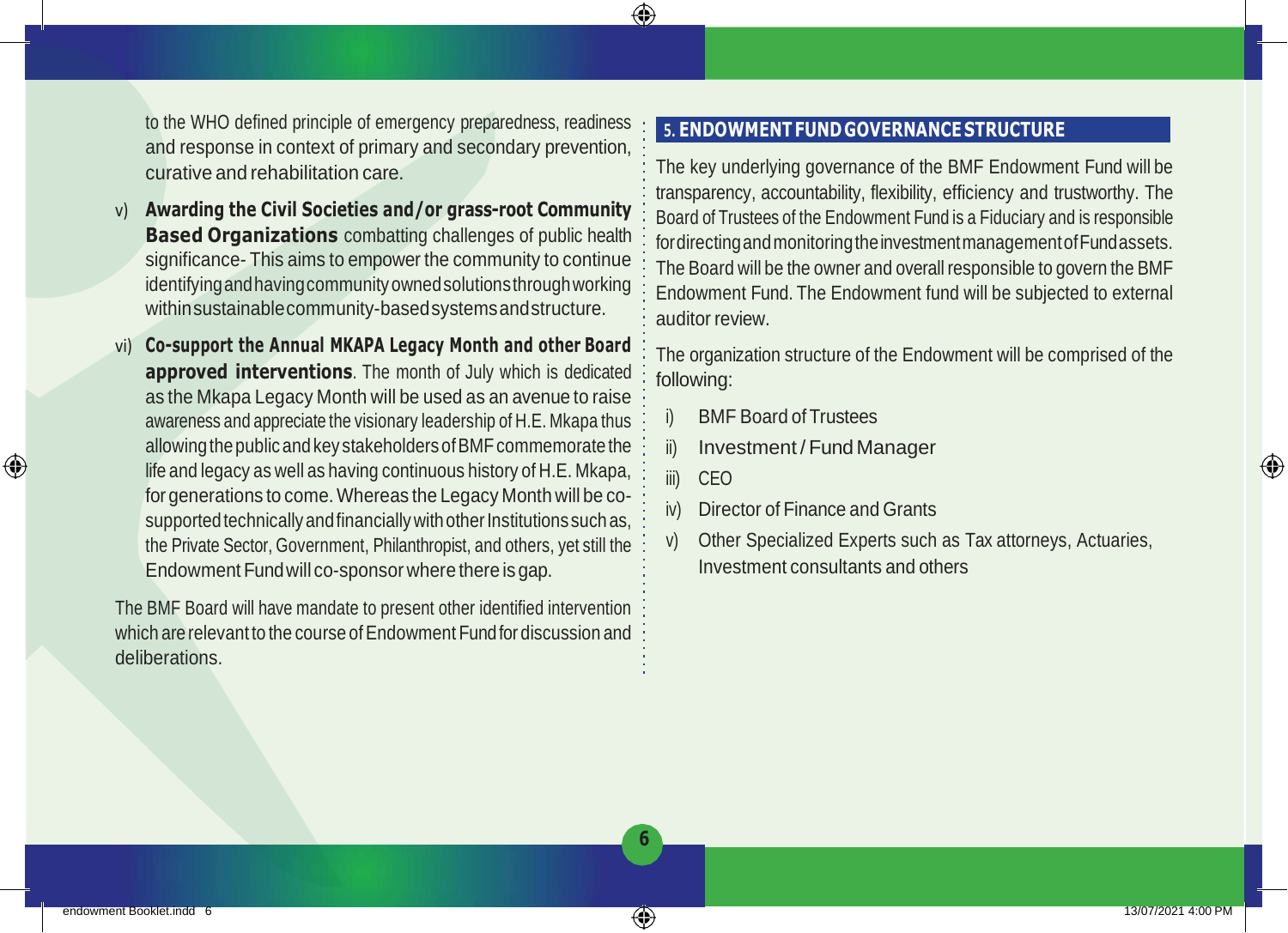**For inquiries regarding the BMF Endowment Fund please contact us through the following:**

**Email:** [Donations@mkapafoundation.or.tz o](mailto:Donations@mkapafoundation.or.tz)r use **Telephone**: +255 22 222 1282, Mobile no. +255 768 125 491

**IfyouwishtodonatetotheBMFEndowmentFundpleaseusethefollowingbankdetails,andonce donation isreceived Acknowledgement receipt willbesubmittedtoyou:**

⊕

**7**

**Branch Name:** BMF - Endowment Fund

**Branch Account** Number: 011103039922 TZS

011105018533 USD

**Bank Name:** National Bank of Commerce Limited

**Branch: Corporate Branch** 

**Bank Address:** NBC House, Azikiwe Street/Sokoine Drive, P.O. Box 1863 Dar es Salaam **Telephone:**+255 (0) 768980801 **Swift Code:** NLCBTZTX

⊕